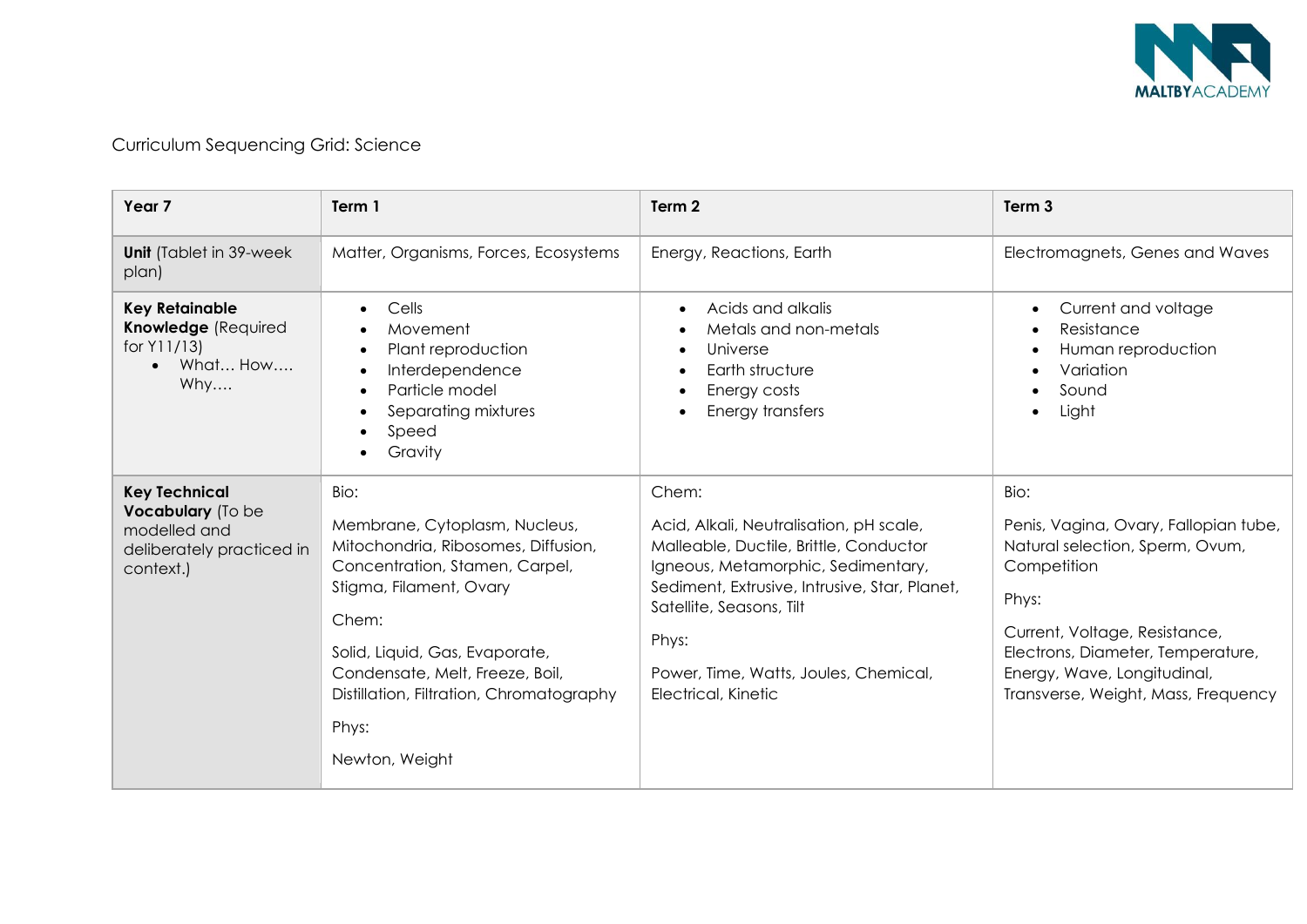

| <b>Opportunities for</b><br>Reading                                                                                                                                                            | General reading: BBC Bitesize, National<br>Geographic, Eco Kids, How it works              | General reading: BBC Bitesize, National<br>Geographic, Eco Kids, How it works                                    | General reading: BBC Bitesize,<br>National Geographic, Eco Kids, How<br>it works            |
|------------------------------------------------------------------------------------------------------------------------------------------------------------------------------------------------|--------------------------------------------------------------------------------------------|------------------------------------------------------------------------------------------------------------------|---------------------------------------------------------------------------------------------|
| <b>Developing Cultural</b><br><b>Capital</b> (exposure to<br>very best-essential<br>knowledge and skills of<br>educated citizens -<br>appreciation of human<br>creativity and<br>achievement.) | Job links = Botanist, Marine Biologist,<br>Conservationist<br>Enrichment: STEM club        | Appreciation of human creativity and<br>achievement = James Prescott Joule<br>Enrichment: STEM club/Science week | Job links = Medical Doctor,<br>Physiotherapist, Nurse, Midwife<br>Enrichment: Magna         |
| <b>Cross Curricular Links</b><br>(Authentic Connections)                                                                                                                                       | Rearranging equations - Maths<br>Muscles and joints $- P.E.$<br>Extended answers - English | Rearranging equations - Maths<br>Extended answers - English<br>Earth structure - Geography                       | Speed = distance/time $-$ Maths<br>Extended answers - English<br>Reproduction - Life skills |
| <b>Key Assessment</b>                                                                                                                                                                          | <b>Topic Tests</b><br><b>Synoptic Tests</b>                                                | <b>Topic Tests</b><br>Mid-Year Synoptic Test                                                                     | <b>Topic Tests</b>                                                                          |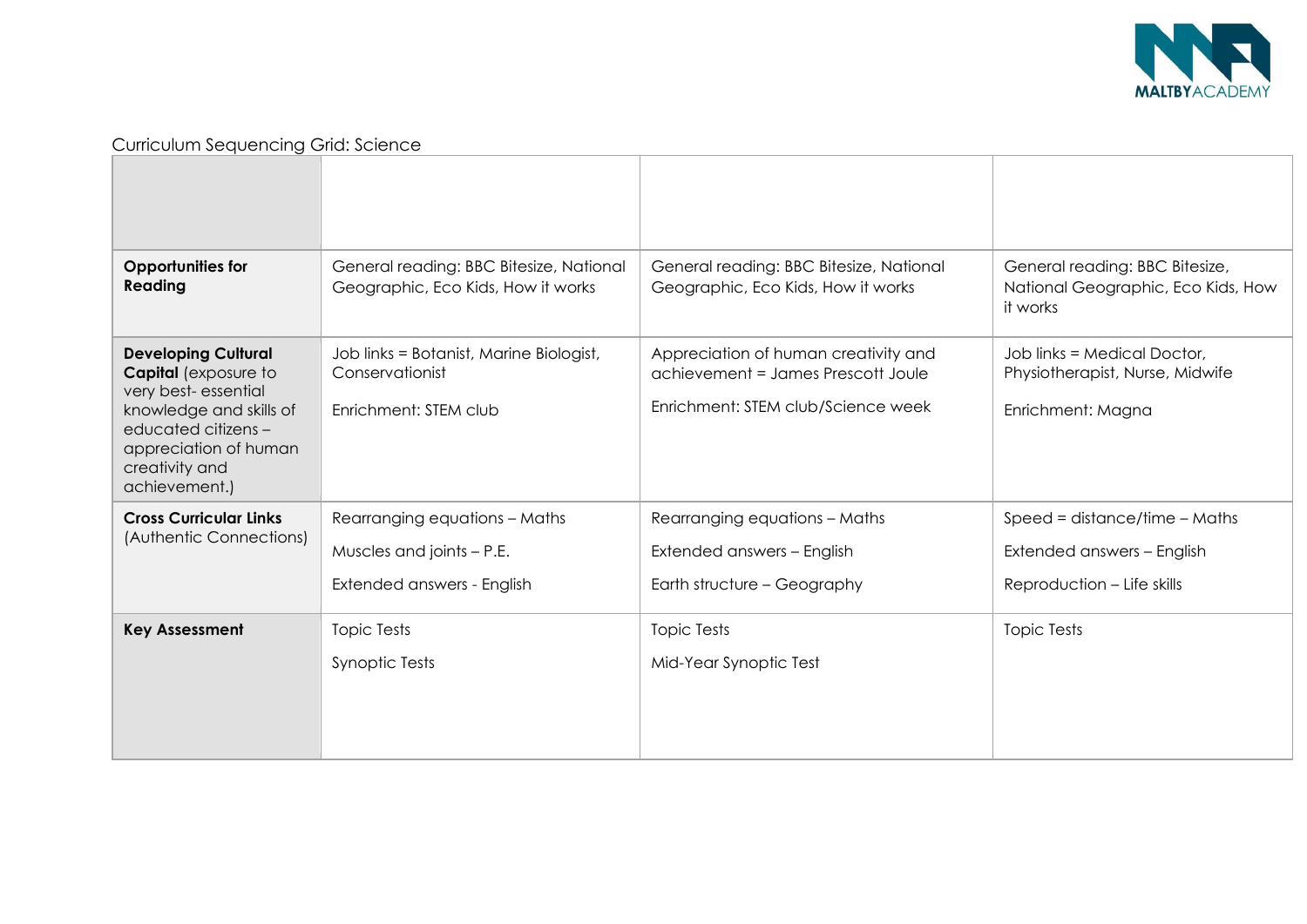

| <b>How Science Work Skills</b><br>in Science                                                        | These skills will continuously throughout the year, some, or all of which will be covered within each topic<br>$\bullet$<br>Variables<br>$\circ$<br>Equipment<br>$\circ$<br>Risk assessments<br>$\circ$<br>Writing a method<br>$\circ$<br>Presenting data (bar charts and line graphs)<br>$\circ$<br>Interpreting data<br>$\circ$<br>Types of error (measuring, systematic, random)<br>$\circ$<br>Equations, calculations, and units<br>$\circ$<br>Evaluating<br>$\circ$<br>Models<br>$\circ$ |                                                                  |                                                                                                                               |
|-----------------------------------------------------------------------------------------------------|-----------------------------------------------------------------------------------------------------------------------------------------------------------------------------------------------------------------------------------------------------------------------------------------------------------------------------------------------------------------------------------------------------------------------------------------------------------------------------------------------|------------------------------------------------------------------|-------------------------------------------------------------------------------------------------------------------------------|
| Year 8                                                                                              | Term 1                                                                                                                                                                                                                                                                                                                                                                                                                                                                                        | Term 2                                                           | Term <sub>3</sub>                                                                                                             |
| Unit (Tablet in 39-week<br>plan)                                                                    | Organisms, Energy, Matter, Reactions,                                                                                                                                                                                                                                                                                                                                                                                                                                                         | Forces, Ecosystems                                               | Genes, Waves, Earth,<br>Electromagnets                                                                                        |
| <b>Key Retainable</b><br>Knowledge (Required<br>for Y11/13)<br>What How<br>Why                      | Breathing<br>$\bullet$<br>Digestion<br>Chemical energy<br>Types of reactions<br>Elements<br>Periodic table<br>Heating and cooling<br>Work done                                                                                                                                                                                                                                                                                                                                                | Respiration<br>٠<br>Photosynthesis<br>Contact forces<br>Pressure | Evolution<br>Inheritance<br>Climate<br>Resources<br>Wave effects<br>Wave properties<br>Magnets<br>$\bullet$<br>Electromagnets |
| <b>Key Technical</b><br>Vocabulary (To be<br>modelled and<br>deliberately practiced in<br>context.) | Bio:<br>Diaphragm, Ribs, Volume, Villi, Small<br>intestine, large intestine                                                                                                                                                                                                                                                                                                                                                                                                                   | Bio:                                                             | Bio:                                                                                                                          |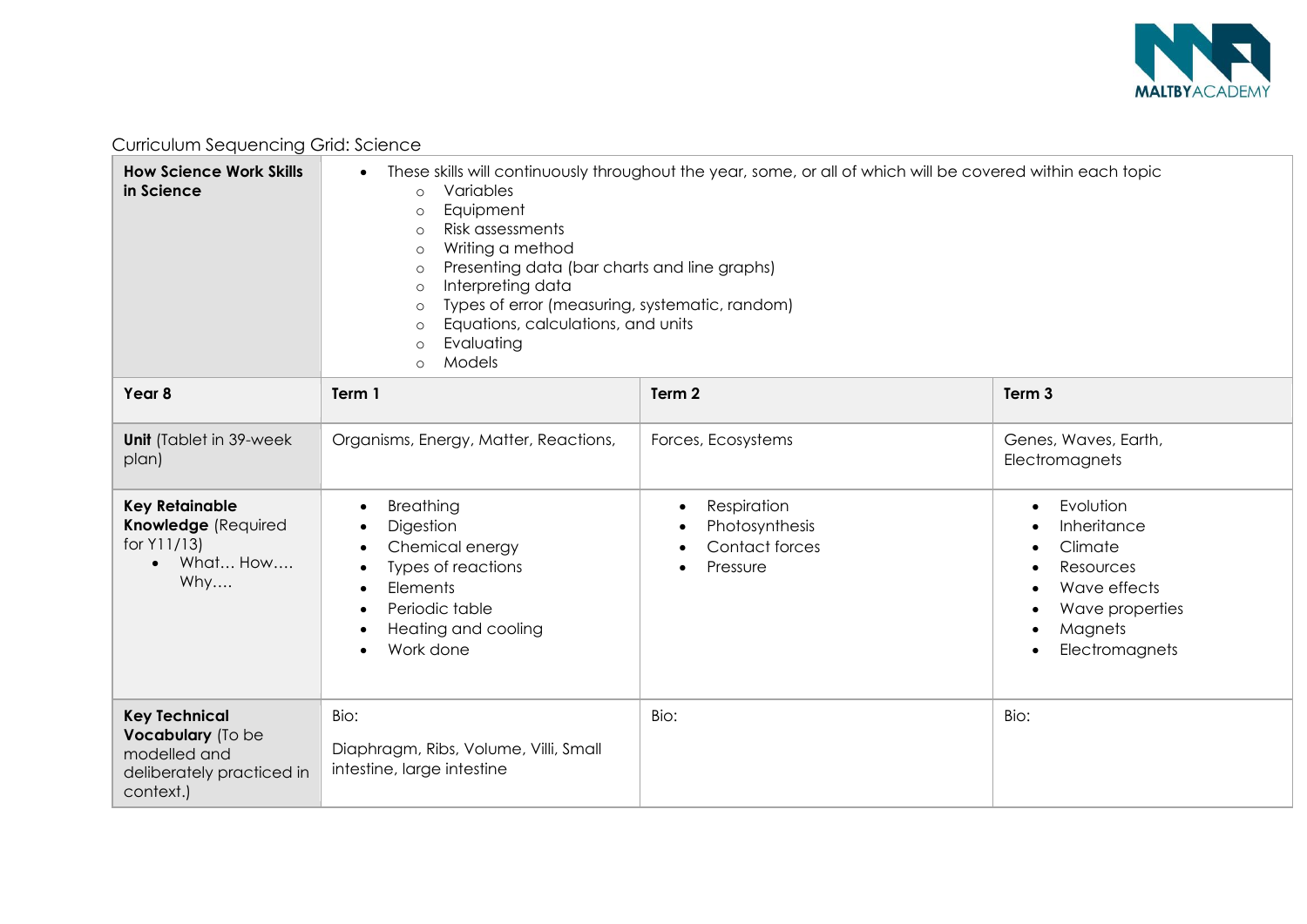

| Curriculum Sequencing Grid: Science |  |
|-------------------------------------|--|
|-------------------------------------|--|

|                                                                                                                                                                                         | Chem:<br>Exothermic, Endothermic, Bond,<br>Reaction Profile, Catalyst, Combustion,<br>Neutralisation, Element, Compound,<br>Electrolysis, Group, Period<br>Phys:<br>Conduction, Convection, Radiation,<br>Energy, Force | Glucose, Starch, Sunlight, Chloroplasts,<br>Chlorophyll, Aerobic, Anaerobic,<br>Fermentation, Lactic Acid<br>Phys:<br>Area, Surface Area, Force, Pascals, Friction,<br>Push | Species, Competition, Natural<br>Selection, Interspecific, Intraspecific,<br>genes, Inheritance, offspring<br>Chem:<br>Greenhouse gases, Carbon Dioxide,<br>global warming, climate change<br>Phys:<br>Frequency, Wavelength,<br>Longitudinal, Transverse, Reflection,<br>Refraction, Magnetism, Solenoid,<br>Poles, Voltage, Coil |
|-----------------------------------------------------------------------------------------------------------------------------------------------------------------------------------------|-------------------------------------------------------------------------------------------------------------------------------------------------------------------------------------------------------------------------|-----------------------------------------------------------------------------------------------------------------------------------------------------------------------------|------------------------------------------------------------------------------------------------------------------------------------------------------------------------------------------------------------------------------------------------------------------------------------------------------------------------------------|
| <b>Opportunities for</b><br>Reading                                                                                                                                                     | General reading: BBC Bitesize, National<br>Geographic, Eco Kids, How it works                                                                                                                                           | General reading: BBC Bitesize, National<br>Geographic, Eco Kids, How it works                                                                                               | General reading: BBC Bitesize,<br>National Geographic, Eco Kids, How<br>it works                                                                                                                                                                                                                                                   |
| <b>Developing Cultural</b><br>Capital (exposure to<br>very best-essential<br>knowledge and skills of<br>educated citizens -<br>appreciation of human<br>creativity and<br>achievement.) | Job links = Medical Doctor, Electrician,<br>electrical engineer<br>Enrichment: STEM club                                                                                                                                | Job links = Research associate, Teacher<br>Appreciation of human creativity and<br>achievement = Charles Darwin, Lamarack<br>Enrichment: STEM club/Science week             | Job links = Data Scientist, Botanist,<br>Arable Farming<br>Appreciation of human creativity<br>and achievement = Louis Pascal<br>Enrichment: STEM club/Magna                                                                                                                                                                       |
| <b>Cross Curricular Links</b><br>(Authentic Connections)                                                                                                                                | Balanced diets - P.E.<br>Rearranging equations - maths                                                                                                                                                                  | Climate change - Geography<br>Rearranging equations - maths                                                                                                                 | Aerobic respiration - P.E.<br>Rearranging equations - maths                                                                                                                                                                                                                                                                        |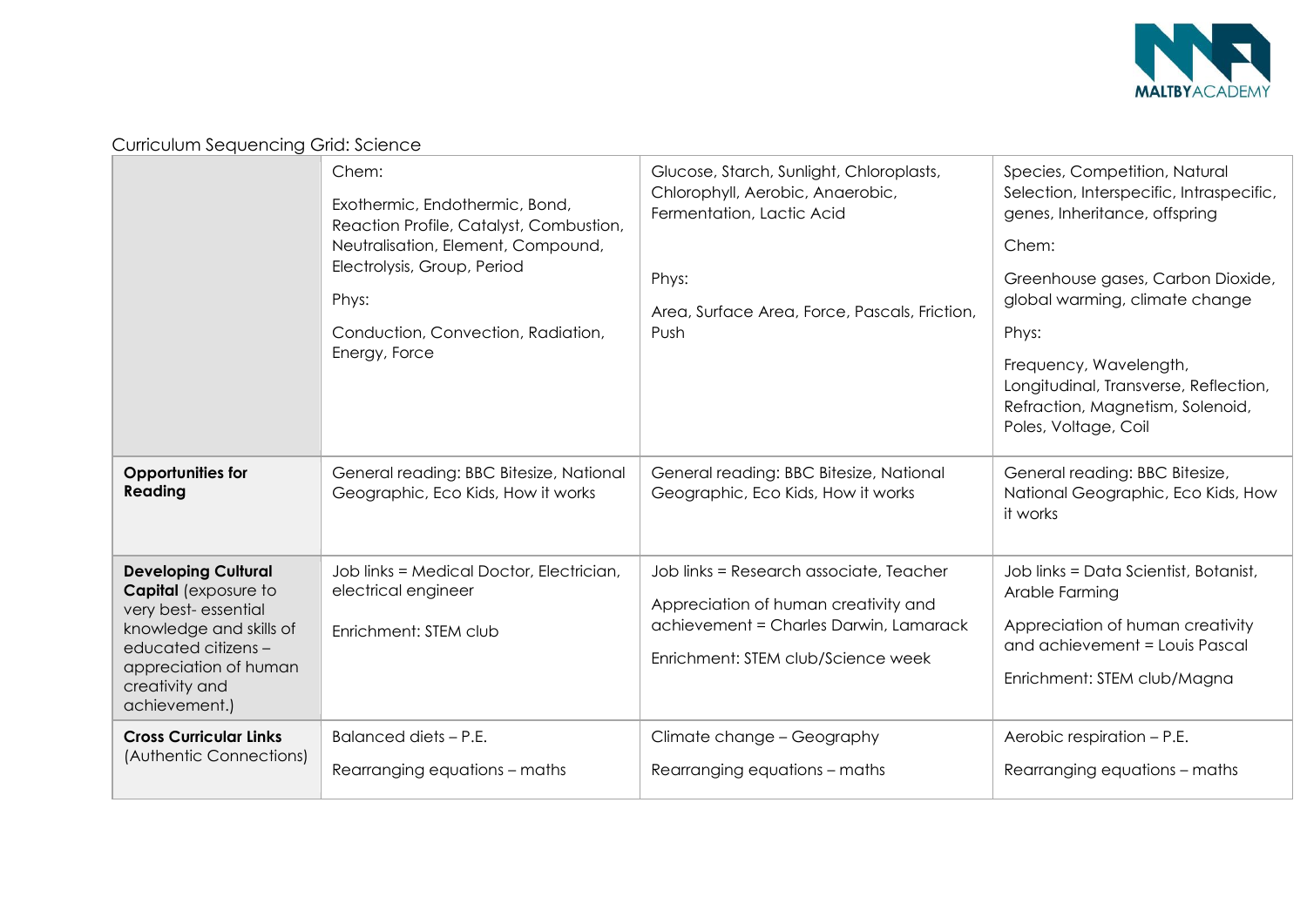

|                                              | Extended answers - English                                                                                                                                                                                                                                                                                                                                                     | Extended answers - English                                                                                  | Extended answers - English                                                                                                        |
|----------------------------------------------|--------------------------------------------------------------------------------------------------------------------------------------------------------------------------------------------------------------------------------------------------------------------------------------------------------------------------------------------------------------------------------|-------------------------------------------------------------------------------------------------------------|-----------------------------------------------------------------------------------------------------------------------------------|
| <b>Key Assessment</b>                        | <b>Topic Tests</b><br>Synoptic Tests                                                                                                                                                                                                                                                                                                                                           | <b>Topic Tests</b><br>Mid-Year Synoptic Test                                                                | <b>Topic Tests</b>                                                                                                                |
| <b>How Science Work Skills</b><br>in Science | $\bullet$<br>Variables<br>$\circ$<br>Equipment<br>$\circ$<br>Risk assessments<br>$\circ$<br>Writing a method<br>$\circ$<br>Presenting data (bar charts and line graphs)<br>$\circ$<br>Interpreting data<br>$\circ$<br>Types of error (measuring, systematic, random)<br>$\circ$<br>Equations, calculations, and units<br>$\circ$<br>Evaluating<br>$\circ$<br>Models<br>$\circ$ | These skills will continuously throughout the year, some, or all of which will be covered within each topic |                                                                                                                                   |
| Year 9                                       | Term 1                                                                                                                                                                                                                                                                                                                                                                         | Term 2                                                                                                      | Term 3                                                                                                                            |
| <b>Unit</b> (Tablet in 39-week<br>plan)      | P6.1 - Energy<br>$\bullet$<br>C5.1 - Atomic Structure<br>$B4.1 - Cells$<br>$\bullet$                                                                                                                                                                                                                                                                                           | P6.2 Electricity<br>$\bullet$<br><b>B4.2 Organisation</b>                                                   | P6.4 Atomic structure and<br>$\bullet$<br>radioactivity<br>C5.4 Chemical changes<br>$\bullet$<br>C5.5 Energy changes<br>$\bullet$ |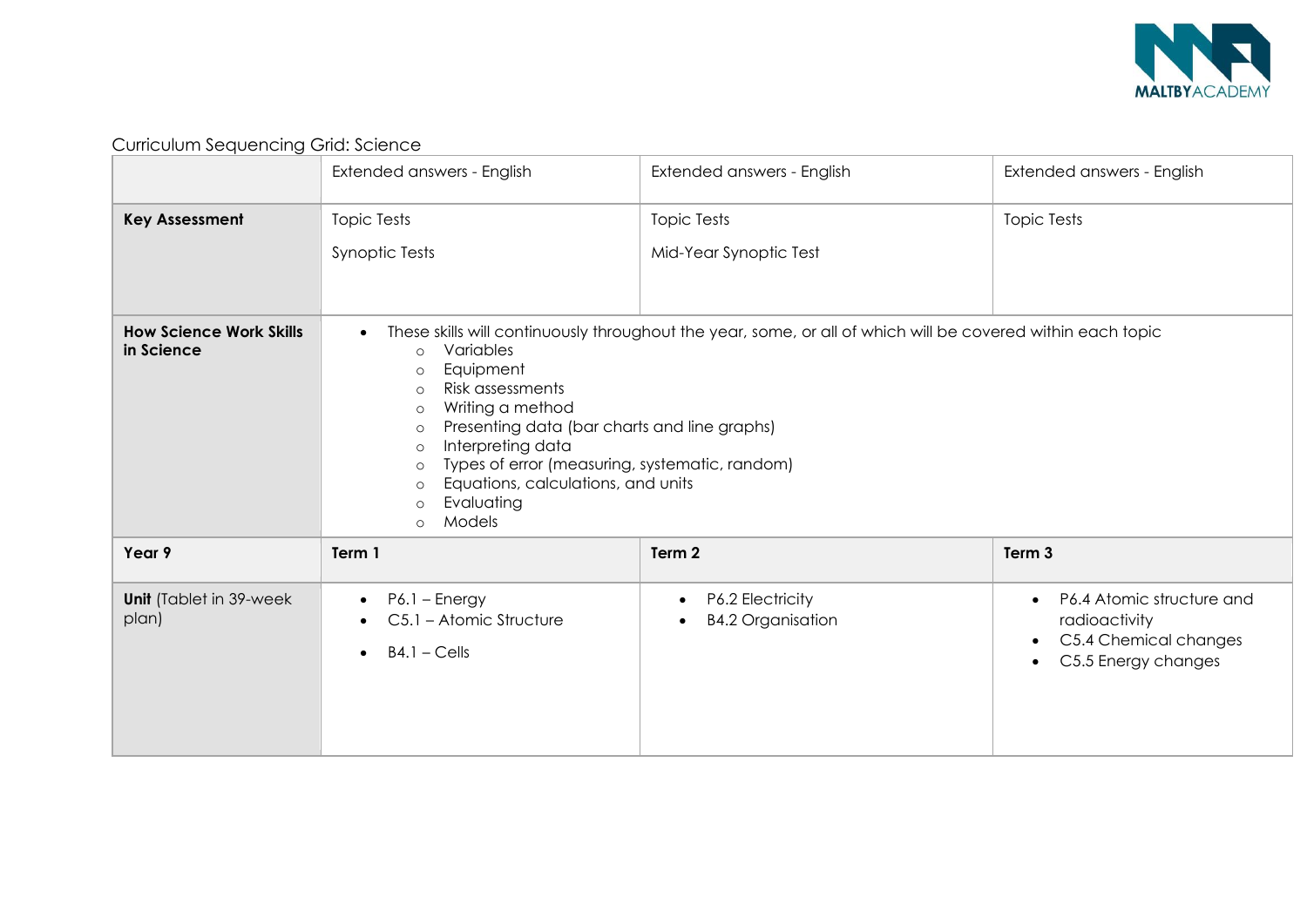

| <b>Key Retainable</b><br>Knowledge (Required<br>for Y11/13)<br>What How<br>$\bullet$<br>Why         | Cellular structure and<br>organelles<br>Mitosis<br>Movement of substances<br>Adaptations of cells<br>Transfers of energy<br>Remembering and application<br>of formulae/units<br>Specific heat capacity<br>Renewable/non-renewable<br>resources<br>Atomic structure<br>Periodic table<br>Separating techniques<br>Isotopes<br>Evaluating skills<br>Required practical skills | Cells, Tissues and Organs<br>Respiration and photosynthesis<br>Enzymes<br>Use of symbols<br>Circuit diagrams<br>Generating electricity,<br>renewable/non-renewable<br>resources<br>Required practical skills | Atomic structure<br><b>Isotopes</b><br>Ionising radiation<br>Chemical equations<br>Exothermic<br>Endothermic<br>Acids and bases<br>Required practical skills                                                          |
|-----------------------------------------------------------------------------------------------------|-----------------------------------------------------------------------------------------------------------------------------------------------------------------------------------------------------------------------------------------------------------------------------------------------------------------------------------------------------------------------------|--------------------------------------------------------------------------------------------------------------------------------------------------------------------------------------------------------------|-----------------------------------------------------------------------------------------------------------------------------------------------------------------------------------------------------------------------|
| <b>Key Technical</b><br>Vocabulary (To be<br>modelled and<br>deliberately practiced in<br>context.) | Organelles, cell, microscope,<br>magnification, adaptation,<br>diffusion, osmosis<br>Proton, neutron, electron,<br>Relative atomic mass, and<br>atomic number<br>Energy, transfer, dissipates,<br>Joules, specific heat capacity,<br>work done, efficiency,<br>renewable and non-renewable                                                                                  | Symbol, component, current,<br>resistance, potential difference,<br>renewable and non-renewable<br>Cells, tissues, organs, organ system,<br>enzymes                                                          | Proton, neutron, electron,<br>Relative atomic mass and<br>atomic number, isotopes,<br>alpha, beta, gamma<br>Word and symbol equations<br>Reactions and products<br>Writing and reading formulae<br>Everyday reactions |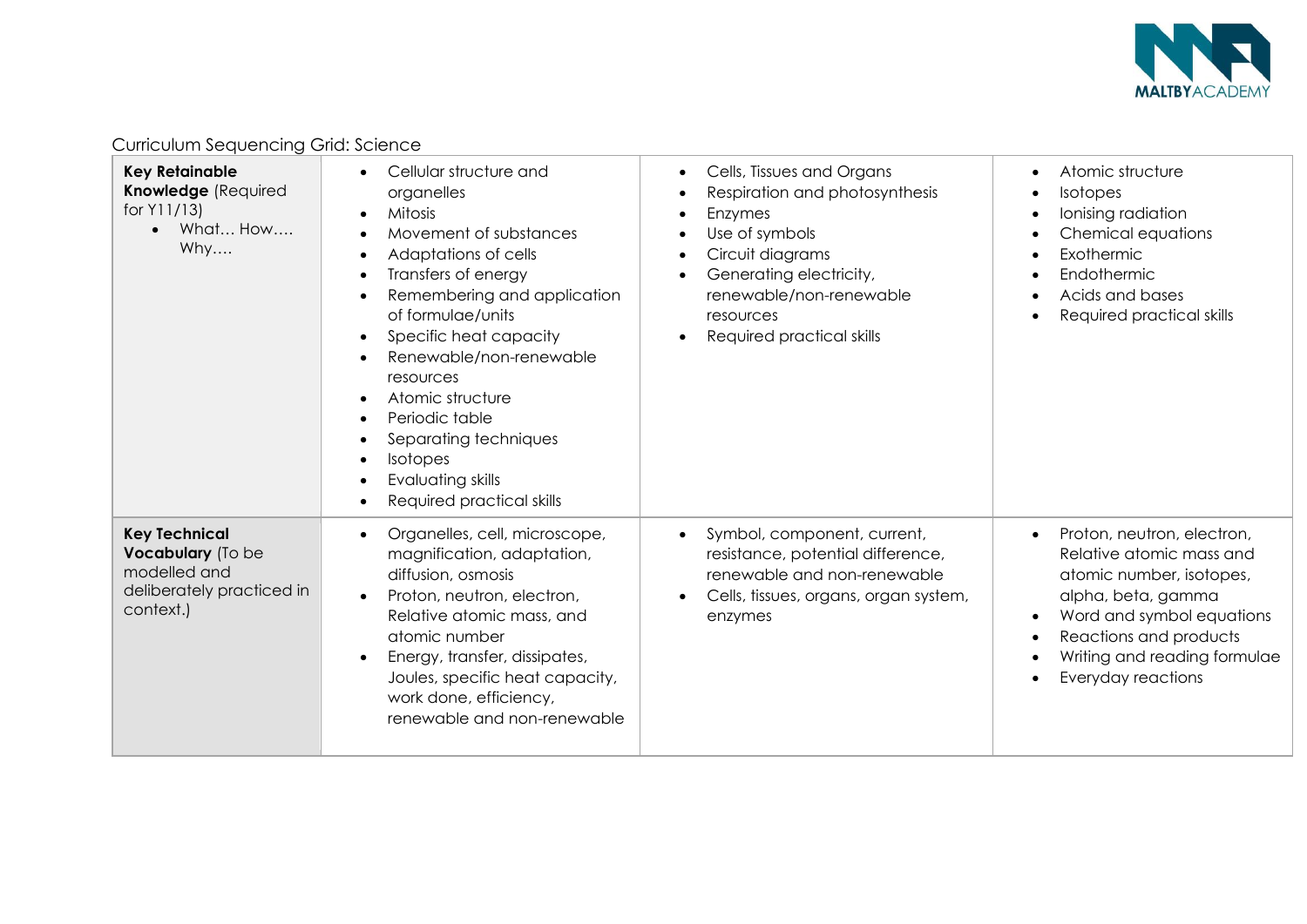

| sonicolorii oogoonicii ig Ona. ocionico                                                                                                                                                 |                                                                                                                                                                                                                                            |                                                                                                                                               |                                                                                                                                               |
|-----------------------------------------------------------------------------------------------------------------------------------------------------------------------------------------|--------------------------------------------------------------------------------------------------------------------------------------------------------------------------------------------------------------------------------------------|-----------------------------------------------------------------------------------------------------------------------------------------------|-----------------------------------------------------------------------------------------------------------------------------------------------|
| <b>Opportunities for</b><br>Reading                                                                                                                                                     | Analysing information about<br>renewable and non-renewable<br>energy sources<br>Research Iceland as a country<br>for nuclear energy<br>Research regions that only use<br>renewable energy<br>History of atomic model and<br>periodic table | Newly discovered enzymes in nature<br>$\bullet$<br>Current research on organ<br>transplants                                                   | Chernobyl<br>$\bullet$<br>Use of exothermic and<br>endothermic reactions in<br>treating sport injuries                                        |
| <b>Developing Cultural</b><br>Capital (exposure to<br>very best-essential<br>knowledge and skills of<br>educated citizens -<br>appreciation of human<br>creativity and<br>achievement.) | Appreciation of human creativity and<br>achievement = Alpha Scattering<br>Experiment                                                                                                                                                       | Job Links = pathologist, histologist, electrical<br>engineering, telecommunications                                                           | What went wrong at<br>$\bullet$<br>Chernobyl? What can be<br>learnt from this?                                                                |
| <b>Cross Curricular Links</b><br>(Authentic Connections)                                                                                                                                | Maths-formula: application of<br>formula and units, rearranging<br>formula<br>Maths - line graphs: drawing and<br>interpreting                                                                                                             | Maths - formula: application of<br>$\bullet$<br>formula and units, rearranging<br>formula<br>Maths - line graphs: drawing and<br>interpreting | Maths - formula: application<br>$\bullet$<br>of formula and units,<br>rearranging formula<br>Maths – line graphs: drawing and<br>interpreting |
| <b>Key Assessment</b>                                                                                                                                                                   | End of Unit Tests                                                                                                                                                                                                                          | End of Unit Tests                                                                                                                             | End of Unit Tests<br>Synoptic Exam                                                                                                            |
| <b>How Science Work Skills</b><br>in Science                                                                                                                                            | $\bullet$<br>Variables<br>$\circ$                                                                                                                                                                                                          | These skills will continuously throughout the year, some, or all of which will be covered within each topic                                   |                                                                                                                                               |